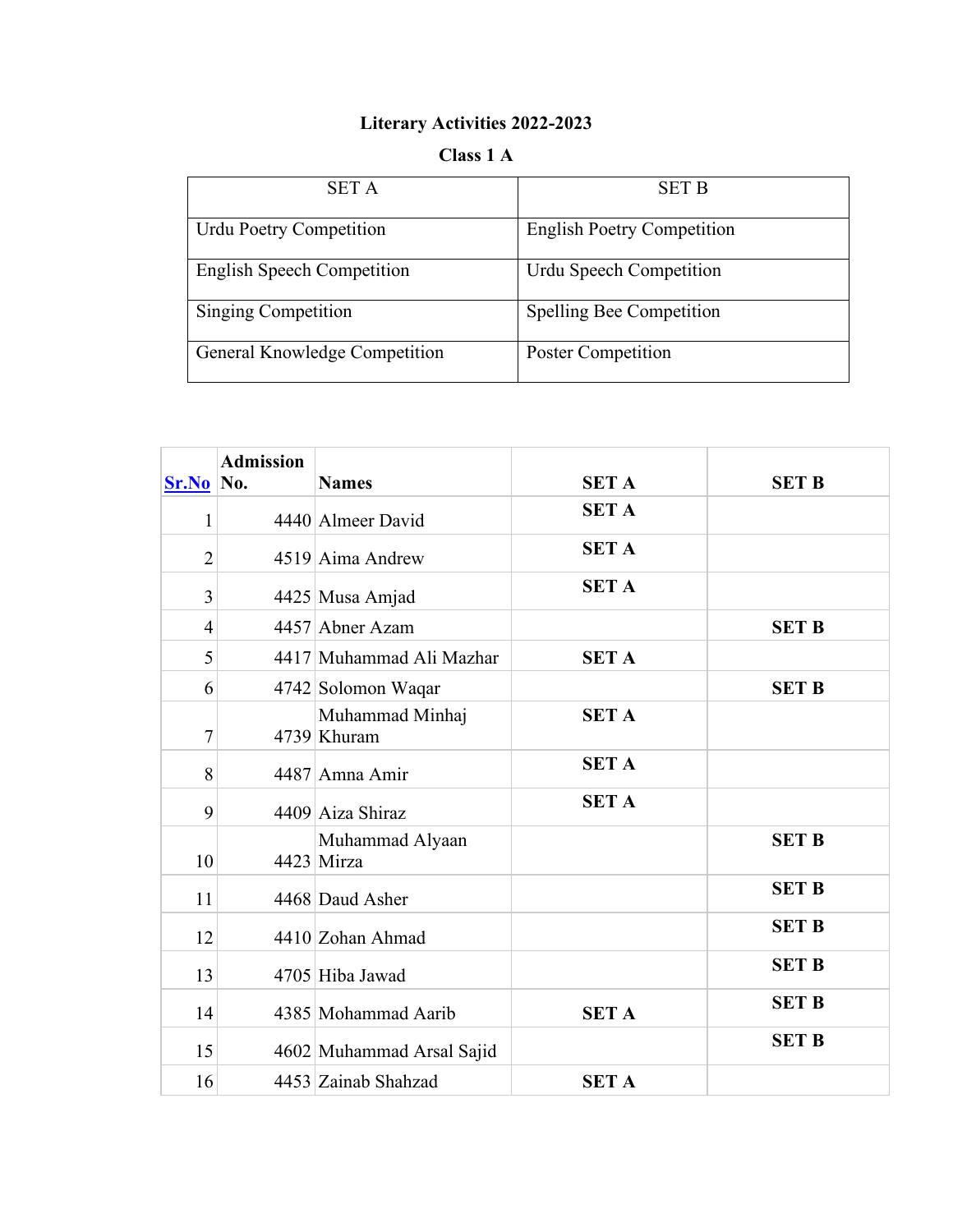| 17 | Muhammad Rabeet<br>4558 Rehan   |              | <b>SET B</b> |
|----|---------------------------------|--------------|--------------|
| 18 | 4420 Myra Anthony               | <b>SET A</b> |              |
| 19 | 4412 Muniza Ali                 |              | <b>SET B</b> |
| 20 | 4422 Emaan Imran                | <b>SET A</b> |              |
| 21 | Muhammad Husnain<br>4571 Farhan | <b>SET A</b> |              |
| 22 | 4732 Moses Anil                 | <b>SET A</b> |              |
| 23 | 4428 Abrish Fatima              |              | <b>SET B</b> |
| 24 | 4454 Joanna Noel                |              | <b>SET B</b> |
| 25 | 4960 Sherwin Shahid             |              | <b>SET B</b> |
| 26 | 4538 Chris Elaija               | <b>SET A</b> |              |
| 27 | 5015 Hazel Khuram               |              | <b>SET B</b> |
| 28 | 4429 Fakeha Tariq               |              | <b>SET B</b> |
| 29 | 4510 Zoha Zeeshan               |              | <b>SET B</b> |
| 30 | 4806 Abel Kalash                |              | <b>SET B</b> |
| 31 | Malik Muhammad<br>4847 bakash   |              | <b>SET B</b> |
| 32 | 4848 Malika Taj                 |              | <b>SET B</b> |
| 33 | 4411 Aaron Shahid               |              | <b>SET B</b> |
| 34 | Muhammad Fuzail<br>4433 Faheem  |              | <b>SET B</b> |
| 35 | 4783 Elissa Munir               | <b>SET A</b> |              |
| 36 | 4419 Abdul Rafay                |              | <b>SET B</b> |
| 37 | 4441 Adrial Asher               | <b>SET A</b> |              |
| 38 | 4718 Adrial Simon               |              | <b>SET B</b> |
| 39 | 4613 Muhammad Uzair Imran       |              | <b>SET B</b> |
| 40 | 4938 Maniya Zeest               | <b>SET A</b> |              |
| 41 | 4778 Tabeel Aidel               |              | <b>SET B</b> |
| 42 | 4822 Mehr-i-mah Imran           |              | <b>SET B</b> |